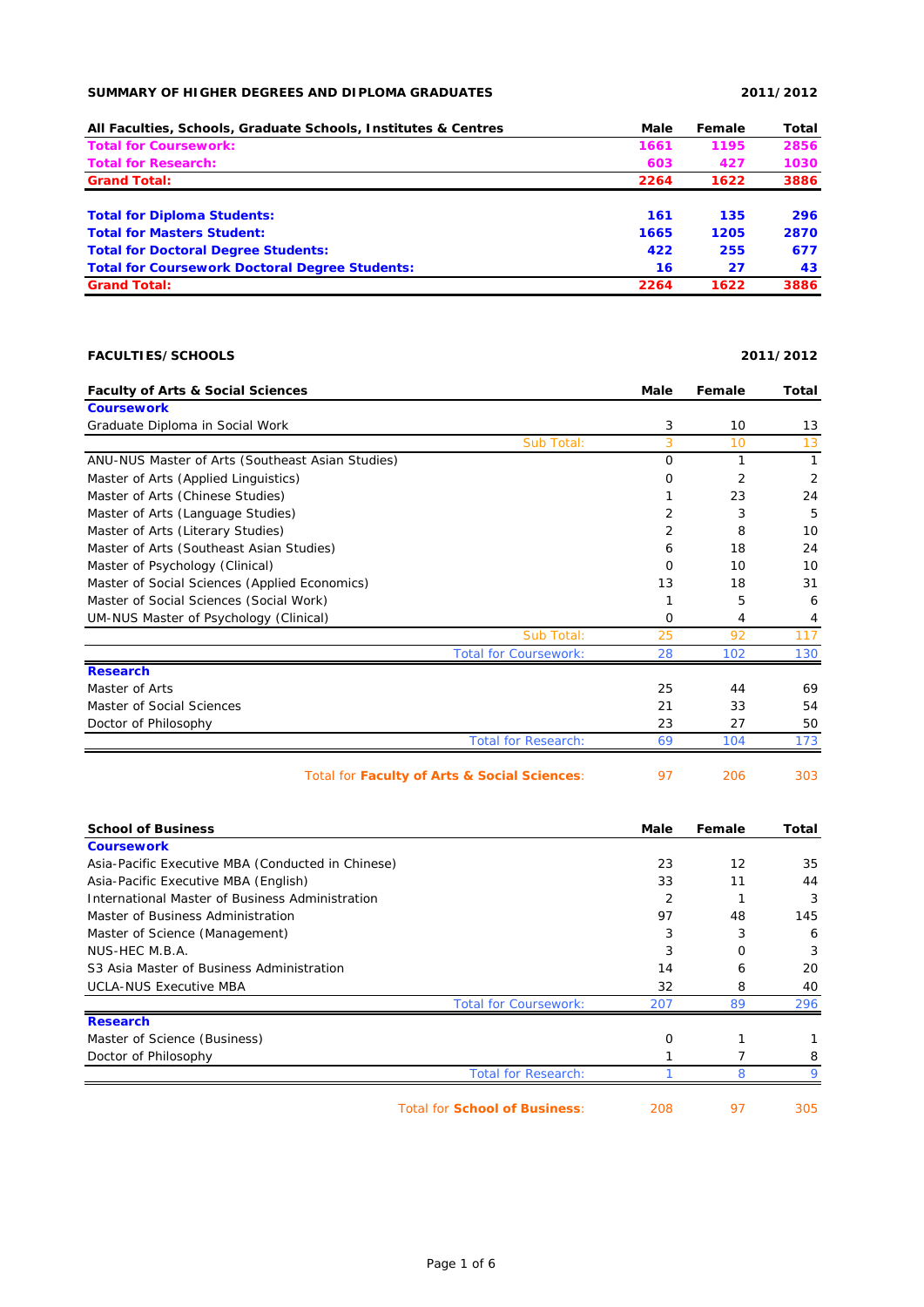| <b>School of Computing</b>                                                                        | Male         | Female   | Total          |
|---------------------------------------------------------------------------------------------------|--------------|----------|----------------|
| <b>Coursework</b>                                                                                 |              |          |                |
| Master of Computing                                                                               | 64           | 27       | 91             |
| <b>Total for Coursework:</b>                                                                      | 64           | 27       | 91             |
| <b>Research</b>                                                                                   |              |          |                |
| Master of Science                                                                                 | 21           | 10       | 31             |
| Doctor of Philosophy<br><b>Total for Research:</b>                                                | 35<br>56     | 13<br>23 | 48<br>79       |
|                                                                                                   |              |          |                |
| <b>Total for School of Computing:</b>                                                             | 120          | 50       | 170            |
| <b>Faculty of Dentistry</b>                                                                       | Male         | Female   | Total          |
| <b>Coursework</b>                                                                                 |              |          |                |
| Master of Dental Surgery (Orthodontics)                                                           | 3            | 2        | 5              |
| Master of Dental Surgery (Periodontology)                                                         | 1            | 1        | 2              |
| Master of Dental Surgery (Prosthodontics)                                                         | 2            | 1        | 3              |
| <b>Total for Coursework:</b>                                                                      | 6            | 4        | 10             |
| <b>Research</b><br>Master of Science                                                              | 0            | 1        | 1              |
| Doctor of Philosophy                                                                              | 3            | 0        | 3              |
| <b>Total for Research:</b>                                                                        | 3            | 1        | 4              |
|                                                                                                   |              |          |                |
| Total for <b>Faculty of Dentistry:</b>                                                            | 9            | 5        | 14             |
| <b>School of Design &amp; Environment</b>                                                         | Male         | Female   | Total          |
| <b>Coursework</b>                                                                                 |              |          |                |
| Master of Architecture                                                                            | 47           | 51       | 98             |
| Master of Arts (Urban Design)                                                                     | 13           | 11       | 24             |
| Master of Landscape Architecture                                                                  | 2            | 9        | 11             |
| Master of Science (Building Performance & Sustainability)                                         | 10           | 5        | 15             |
| Master of Science (Building Science)                                                              | 5            | 2        | $\overline{7}$ |
| Master of Science (Environmental Management)<br>Master of Science (Integrated Sustainable Design) | 8<br>10      | 13<br>4  | 21<br>14       |
| Master of Science (Project Management)                                                            | 18           | 12       | 30             |
| Master of Science (Real Estate)                                                                   | 16           | 8        | 24             |
| <b>Total for Coursework:</b>                                                                      | 129          | 115      | 244            |
| <b>Research</b>                                                                                   |              |          |                |
| Master of Arts (Architecture)                                                                     | $\mathbf{1}$ | 2        | 3              |
| Master of Science (Building)                                                                      | 4            | 1        | 5              |
| Master of Science (Estate Management)                                                             | 0            | 3        | 3              |
| Master of Science (Real Estate and Urban Economics)                                               | 1            | 2        | 3              |
| Doctor of Philosophy                                                                              | 6            | 2        | 8              |
| NUS-DTU Joint Ph.D.                                                                               | 0            | 1        | $\mathbf{1}$   |
| <b>Total for Research:</b>                                                                        | 12           | 11       | 23             |
| Total for School of Design & Environment:                                                         | 141          | 126      | 267            |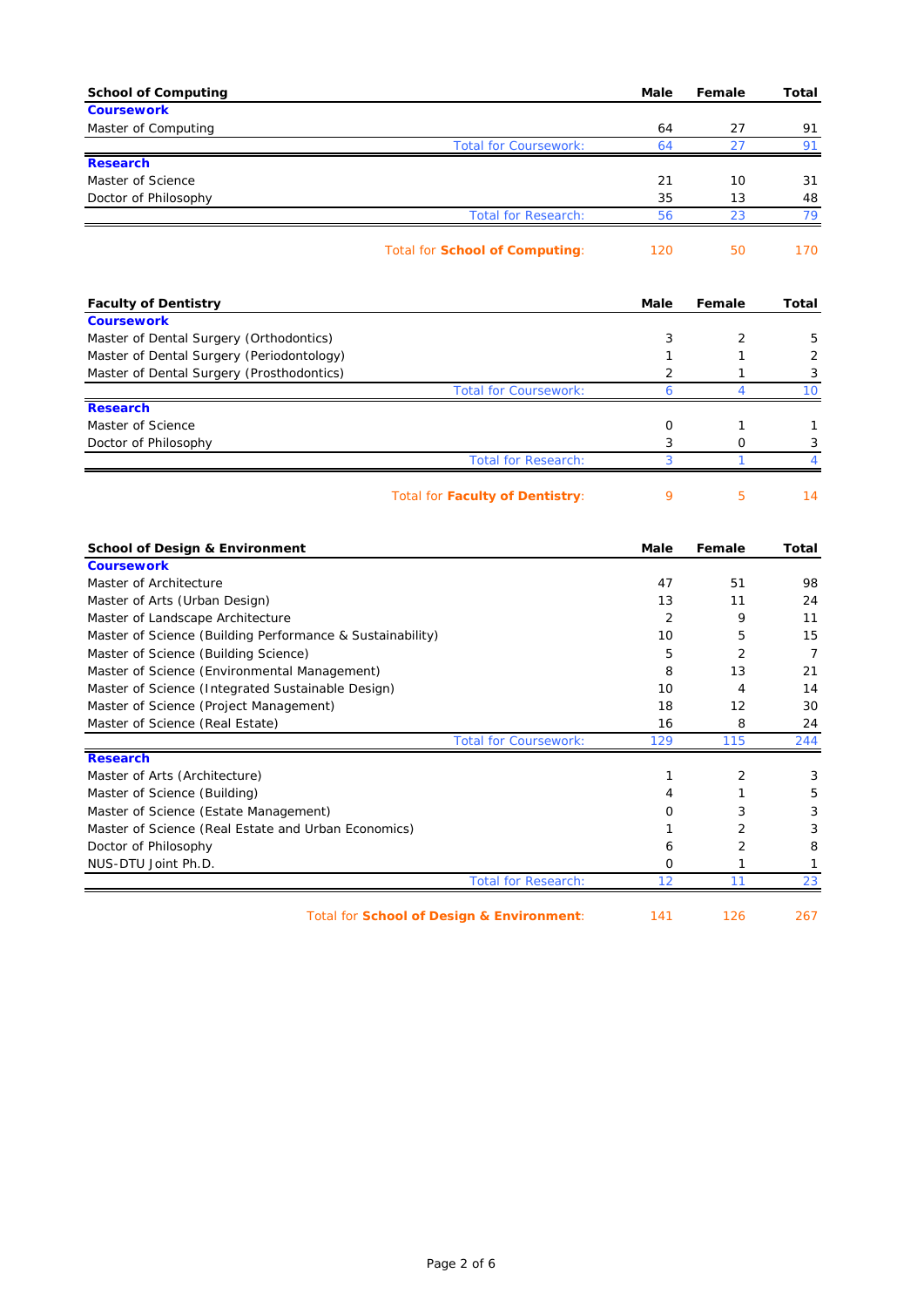| <b>Faculty of Engineering</b>                                 | Male           | Female         | <b>Total</b>   |
|---------------------------------------------------------------|----------------|----------------|----------------|
| <b>Coursework</b>                                             |                |                |                |
| Graduate Diploma in Aviation Management                       | 2              | 0              | 2              |
| Sub Total:                                                    | $\overline{2}$ | $\overline{O}$ | $\overline{2}$ |
| M.Sc (Hydraulic Engrg & Water Resources Mgmt)                 | 4              | 4              | 8              |
| Master of Science (Chemical Engineering)                      | 20             | 7              | 27             |
| Master of Science (Civil Engineering)                         | 49             | 16             | 65             |
| Master of Science (Electrical Engineering)                    | 121            | 45             | 166            |
| Master of Science (Environmental Engineering)                 | 4              | 14             | 18             |
| Master of Science (Geotechnical Engineering)                  | 21             | 2              | 23             |
| Master of Science (Industrial and Systems Engineering)        | 63             | 31             | 94             |
| Master of Science (Intellectual Property Management)          | 6              | 6              | 12             |
| Master of Science (Management of Technology)                  | 57             | 19             | 76             |
| Master of Science (Materials Science and Engineering)         | 15             | 8              | 23             |
| Master of Science (Mechanical Engineering)                    | 49             | 4              | 53             |
| Master of Science (Mechatronics)                              | 20             | 6              | 26             |
| Master of Science (Offshore Technology)                       | 3              | 0              | 3              |
| Master of Science (Safety, Health & Environmental Technology) | 15             | 19             | 34             |
| Master of Science (Supply Chain Management)                   | 1              | 1              | $\overline{2}$ |
| Master of Science (Systems Design and Management)             | 11             | 5              | 16             |
| Master of Science (Transportation Systems and Management)     | 6              | 5              | 11             |
| Sub Total:                                                    | 465            | 192            | 657            |
| <b>Total for Coursework:</b>                                  | 467            | 192            | 659            |
| <b>Research</b>                                               |                |                |                |
| Master of Engineering                                         | 65             | 22             | 87             |
| Doctor of Philosophy                                          | 173            | 64             | 237            |
| NUS-SUPELEC Joint Ph.D.                                       | 1              | 2              | 3              |
| NUS-TU/E Joint Ph.D.                                          | 1              | 0              | 1              |
| <b>Total for Research:</b>                                    | 240            | 88             | 328            |
| <b>Total for Faculty of Engineering:</b>                      | 707            | 280            | 987            |

| <b>Faculty of Law</b>                                   | Male           | Female   | Total |
|---------------------------------------------------------|----------------|----------|-------|
| <b>Coursework</b>                                       |                |          |       |
| Graduate Diploma in Maritime & Arbitration              | $\overline{2}$ | 0        | 2     |
| Sub Total:                                              | 2              | $\Omega$ |       |
| Master of Laws                                          | 4              | 4        | 8     |
| Master of Laws (Asian Legal Studies)                    | 2              |          | 9     |
| Master of Laws (Corporate & Financial Services Law)     | 19             | 25       | 44    |
| Master of Laws (Intellectual Property & Technology Law) | 2              | 15       | 17    |
| Master of Laws (International & Comparative Law)        | 10             | 9        | 19    |
| Master of Laws (International Business Law)             | 29             | 44       | 73    |
| Master of Laws (Maritime Law)                           |                | 10       | 17    |
| Sub Total:                                              | 73             | 114      | 187   |
| <b>Total for Coursework:</b>                            | 75             | 114      | 189   |
| <b>Research</b>                                         |                |          |       |
| Master of Laws                                          | 0              |          |       |
| Doctor of Philosophy                                    |                |          |       |
| <b>Total for Research:</b>                              |                |          |       |
| Total for <b>Faculty of Law:</b>                        | 76             | 116      | 192   |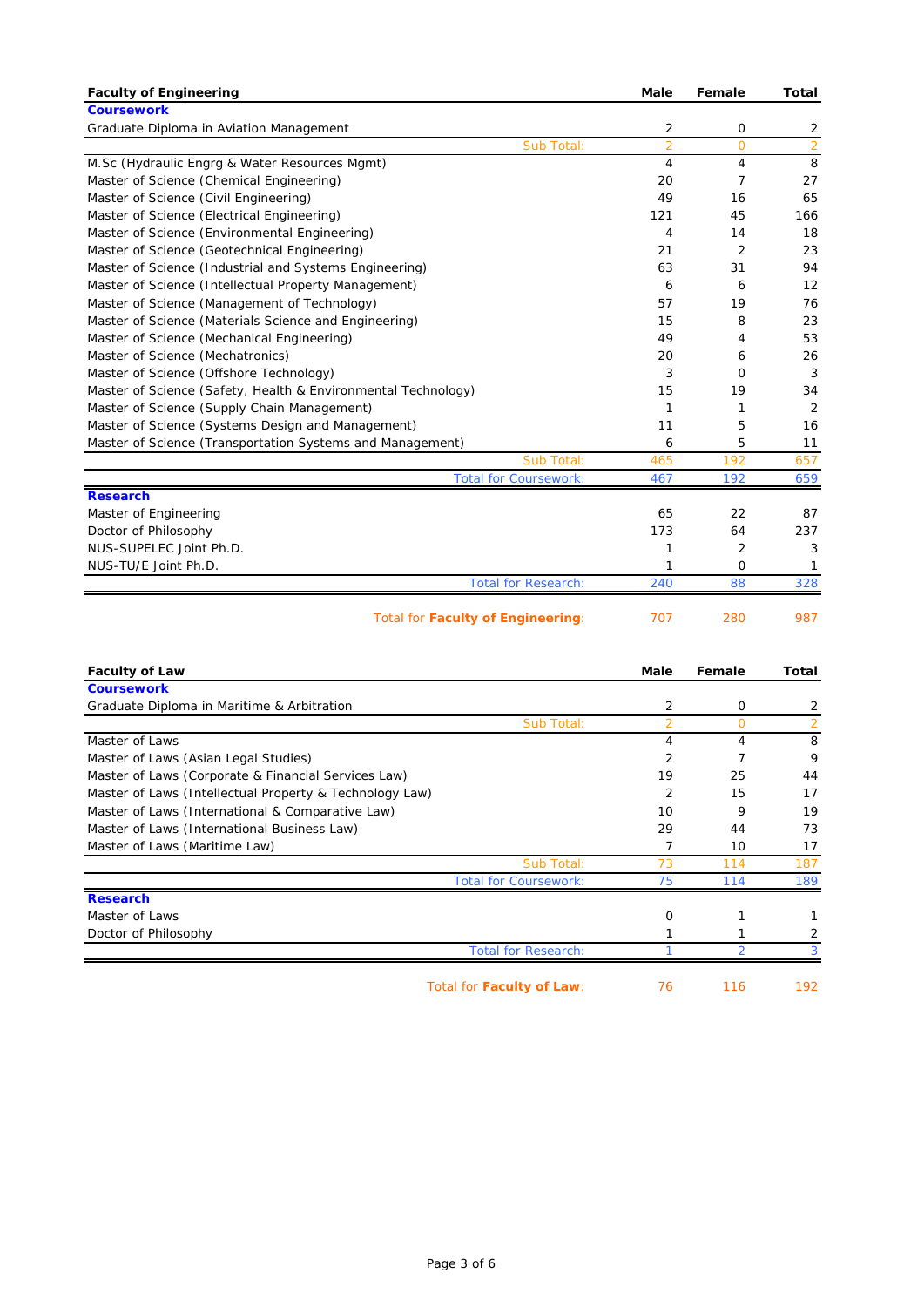| Lee Kuan Yew School of Public Policy                       | Male           | Female         | Total          |
|------------------------------------------------------------|----------------|----------------|----------------|
| <b>Coursework</b>                                          |                |                |                |
| Graduate Diploma in Public Policy                          | 2              | 1              | 3              |
| Sub Total:                                                 | $\overline{2}$ | $\mathbf{1}$   | 3              |
| Master in Public Administration                            | 50             | 33             | 83             |
| Master in Public Administration and Management             | 64             | 13             | 77             |
| Master in Public Management                                | 13             | 6              | 19             |
| Master in Public Policy                                    | 22             | 43             | 65             |
| Sub Total:                                                 | 149            | 95             | 244            |
| <b>Total for Coursework:</b>                               | 151            | 96             | 247            |
| <b>Research</b>                                            |                |                |                |
| Doctor of Philosophy                                       | 2              | 1              | 3              |
| <b>Total for Research:</b>                                 | $\overline{2}$ | 1              | 3              |
| Total for Lee Kuan Yew School of Public Policy:            | 153            | 97             | 250            |
| Saw Swee Hock School of Public Health                      | Male           | Female         | Total          |
| <b>Coursework</b>                                          |                |                |                |
| Graduate Diploma in Applied Epidemiology                   | 4              | 4              | 8              |
| Sub Total:                                                 | $\overline{4}$ | $\overline{4}$ | 8              |
| Master of Public Health                                    | 11             | 10             | 21             |
| Sub Total:                                                 | 11             | 10             | 21             |
| <b>Total for Coursework:</b>                               | 15             | 14             | 29             |
| Total for Saw Swee Hock School of Public Health:           | 15             | 14             | 29             |
| <b>Faculty of Science</b>                                  | Male           | Female         | Total          |
| <b>Coursework</b>                                          |                |                |                |
| Joint Master of Science in Industrial Chemistry            | $\overline{7}$ | 12             | 19             |
| Master of Science (Applied Physics)                        | 4              | 6              | 10             |
| Master of Science (Chemistry)                              | 15             | 23             | 38             |
| Master of Science (Mathematics)                            | 6              | 12             | 18             |
| Master of Science (Pharmaceutical Sciences and Technology) | 2              | 14             | 16             |
| Master of Science (Physics)                                | 2              | $\circ$        | $\overline{2}$ |
| Master of Science (Quantitative Finance)                   | 18             | 15             | 33             |
| Master of Science (Statistics)                             | 19             | 25             | 44             |
| Master of Science in Financial Engineering                 | 47             | 11             | 58             |
| NUS-ANU Master of Science (Science Communication)          | $\overline{2}$ | $\overline{7}$ | 9              |
| Doctor of Pharmacy                                         | 1              | 4              | 5              |
| <b>Total for Coursework:</b>                               | 123            | 129            | 252            |
| <b>Research</b>                                            |                |                |                |
| Master of Science                                          | 32             | 22             | 54             |

Doctor of Philosophy **110** 63 173

| Joint PhD<br>NUS-ANU |       |   |     |
|----------------------|-------|---|-----|
|                      | `∩†al | Æ | 98' |
|                      |       |   |     |

Total for **Faculty of Science**: 266 214 480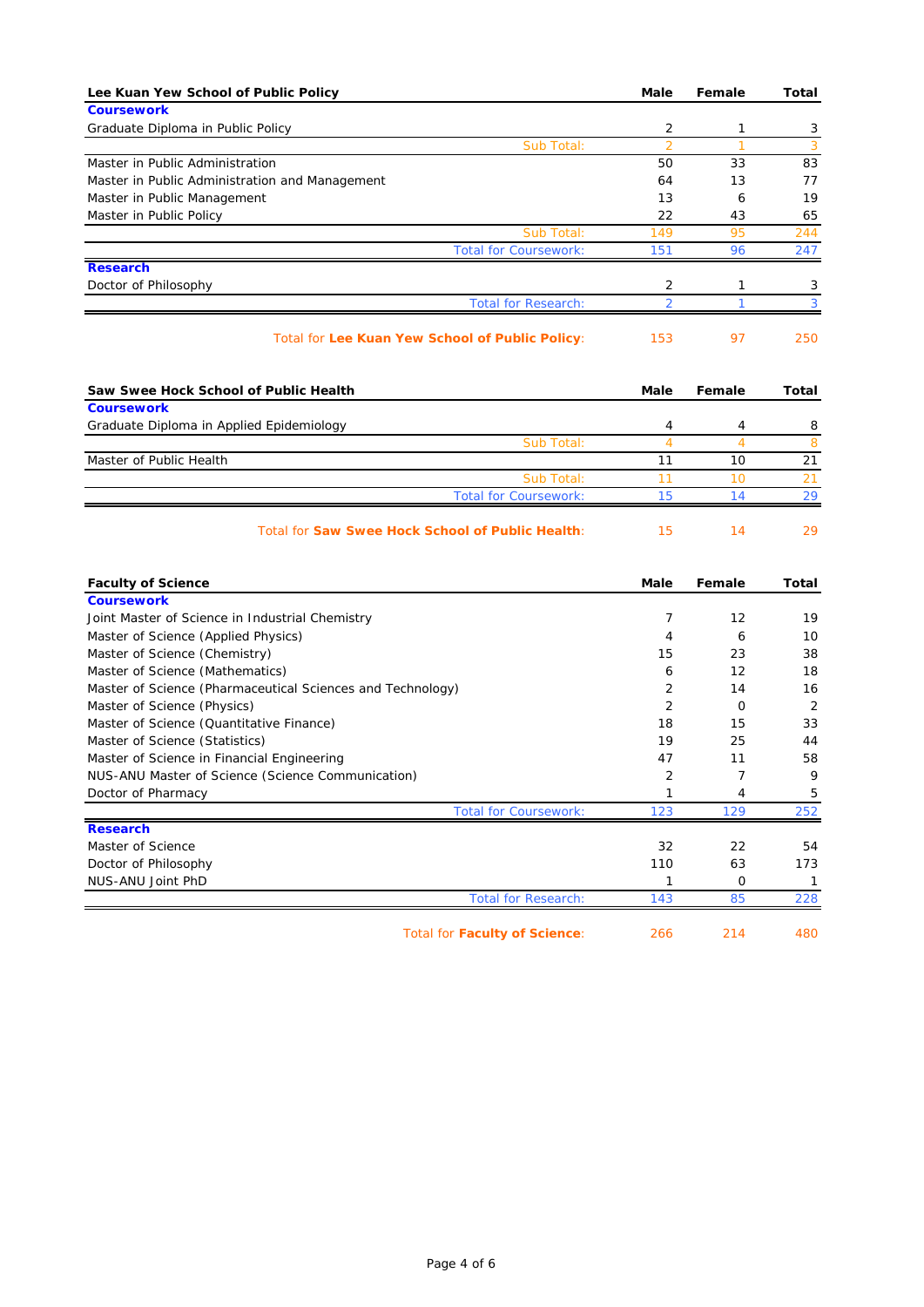| Yong Loo Lin School of Medicine                 | <b>Male</b>    | Female         | Total          |
|-------------------------------------------------|----------------|----------------|----------------|
| <b>Coursework</b>                               |                |                |                |
| Graduate Diploma in Family Medicine             | 59             | 32             | 91             |
| Graduate Diploma in Family Practice Dermatology | 13             | 17             | 30             |
| Graduate Diploma in Geriatric Medicine          | $\overline{4}$ | 10             | 14             |
| Graduate Diploma in Mental Health               | 13             | 6              | 19             |
| Graduate Diploma in Occupational Medicine       | 9              | 4              | 13             |
| Sub Total:                                      | 98             | 69             | 167            |
| Master of Clinical Investigation                | 6              | 4              | 10             |
| Master of Medicine (Anaesthesiology)            | 13             | 14             | 27             |
| Master of Medicine (Diagnostic Radiology)       | 21             | 10             | 31             |
| Master of Medicine (Emergency Medicine)         | 8              | $\overline{2}$ | 10             |
| Master of Medicine (Family Medicine)            | 17             | 12             | 29             |
| Master of Medicine (Internal Medicine)          | 21             | 16             | 37             |
| Master of Medicine (Obstetrics and Gynaecology) | 1              | 3              | $\overline{4}$ |
| Master of Medicine (Ophthalmology)              | $\overline{7}$ | 6              | 13             |
| Master of Medicine (Orthopaedic Surgery)        | 4              | 2              | 6              |
| Master of Medicine (Otorhinolaryngology)        | 4              | 2              | 6              |
| Master of Medicine (Paediatric Medicine)        | 3              | 8              | 11             |
| Master of Medicine (Psychiatry)                 | 4              | 6              | 10             |
| Master of Medicine (Surgery)                    | 4              | 5              | 9              |
| Master of Nursing                               | 4              | 40             | 44             |
| Sub Total:                                      | 117            | 130            | 247            |
| <b>Total for Coursework:</b>                    | 215            | 199            | 414            |
| <b>Research</b>                                 |                |                |                |
| Master of Science                               | 11             | 30             | 41             |
| Doctor of Medicine                              | 0              | 1              | $\mathbf{1}$   |
| Doctor of Philosophy                            | 32             | 42             | 74             |
| NUS-KI Joint PhD                                | 0              | 1              | $\mathbf{1}$   |
| <b>Total for Research:</b>                      | 43             | 74             | 117            |
| Total for Yong Loo Lin School of Medicine:      | 258            | 273            | 531            |
|                                                 |                |                |                |
| Duke-NUS Graduate Medical School S'pore         | Male           | Female         | Total          |
| <b>Coursework</b>                               |                |                |                |
| Doctor of Medicine                              | 15             | 23             | 38             |
| <b>Total for Coursework:</b>                    | 15             | 23             | 38             |

Total for **Duke-NUS Graduate Medical School S'pore**: 15 23 38